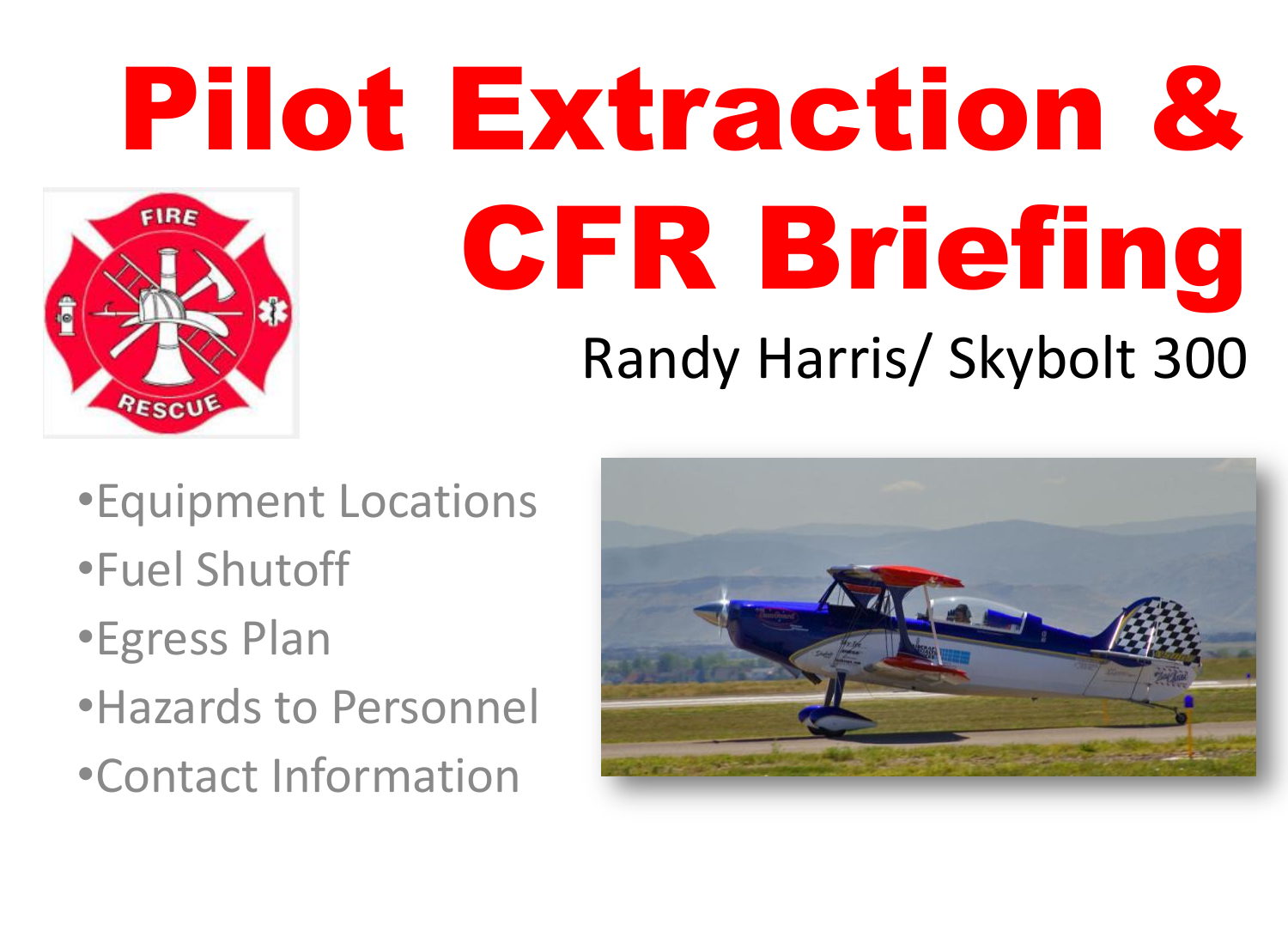### **EQUIPMENT LOCATIONS N511GS**

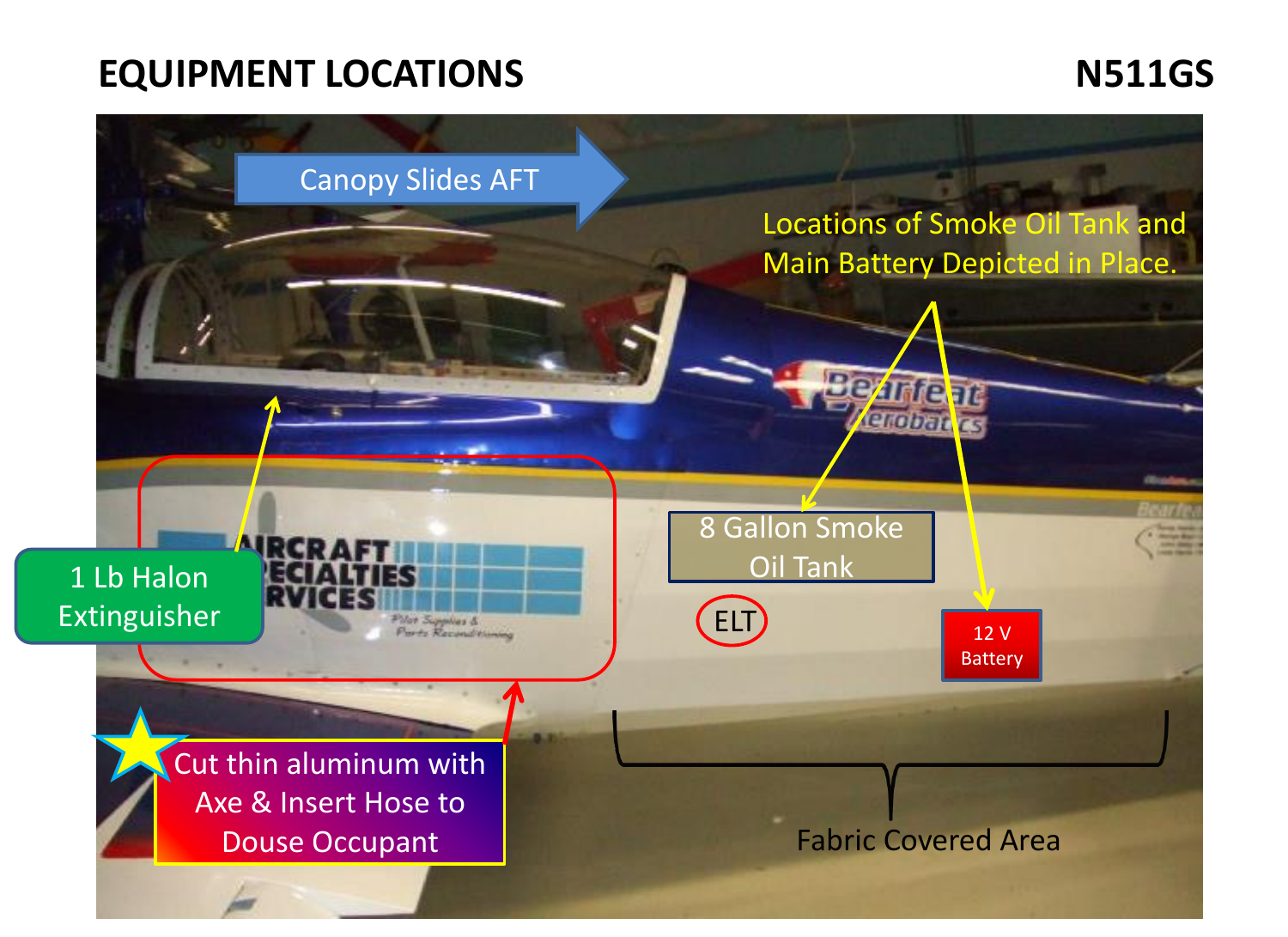## EQUIPMENT LOCATIONS M511GS

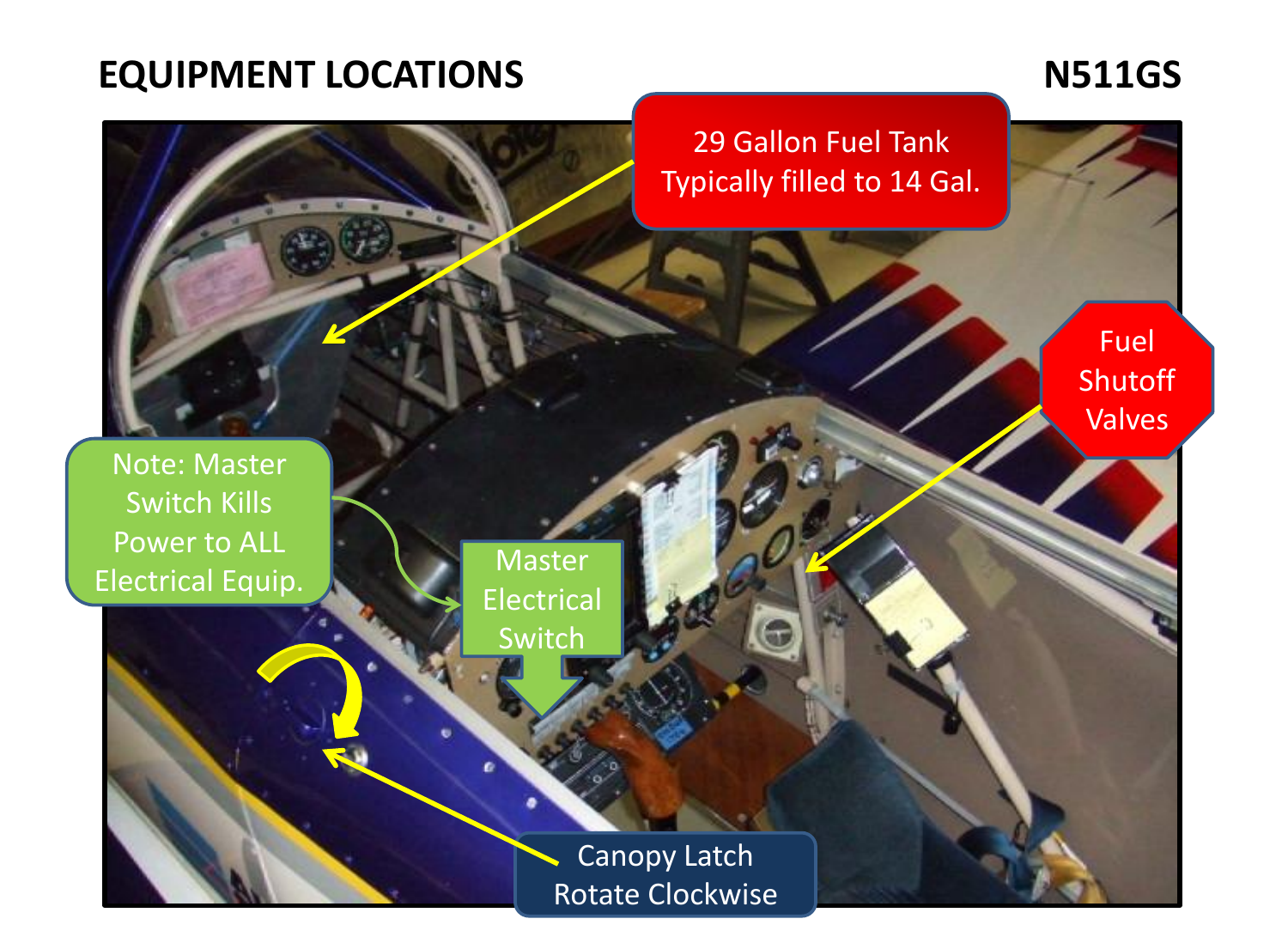### **FUEL SHUTOFF VALVES**

**N511GS**



Capacities: Main Tank 38 Gal, Wing 9 Gal *Note: During shows – the main tank typically contains 10-14 Gal, the Wing Tank is empty.*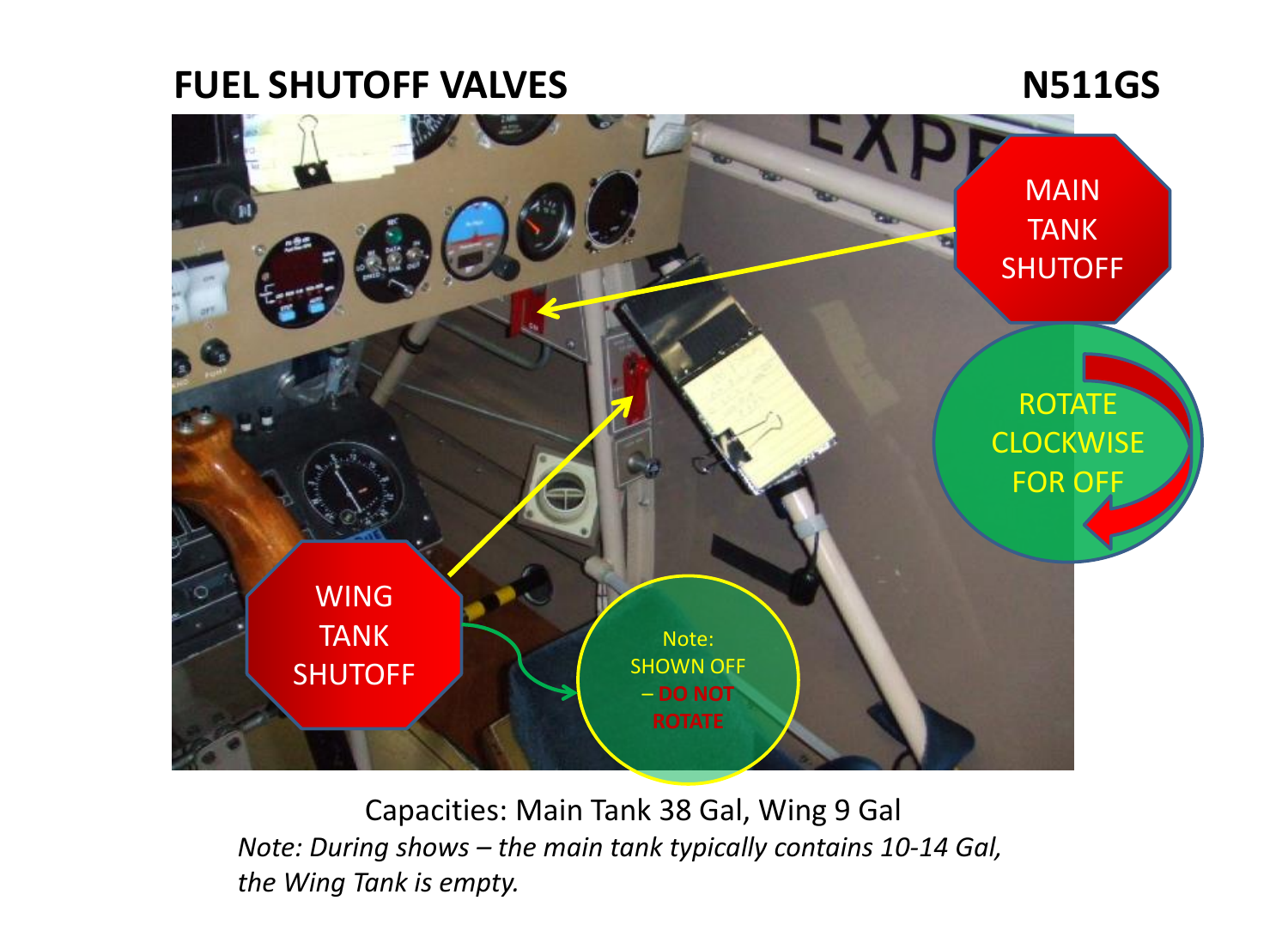#### **CREW EGRESS**

### **N511GS**

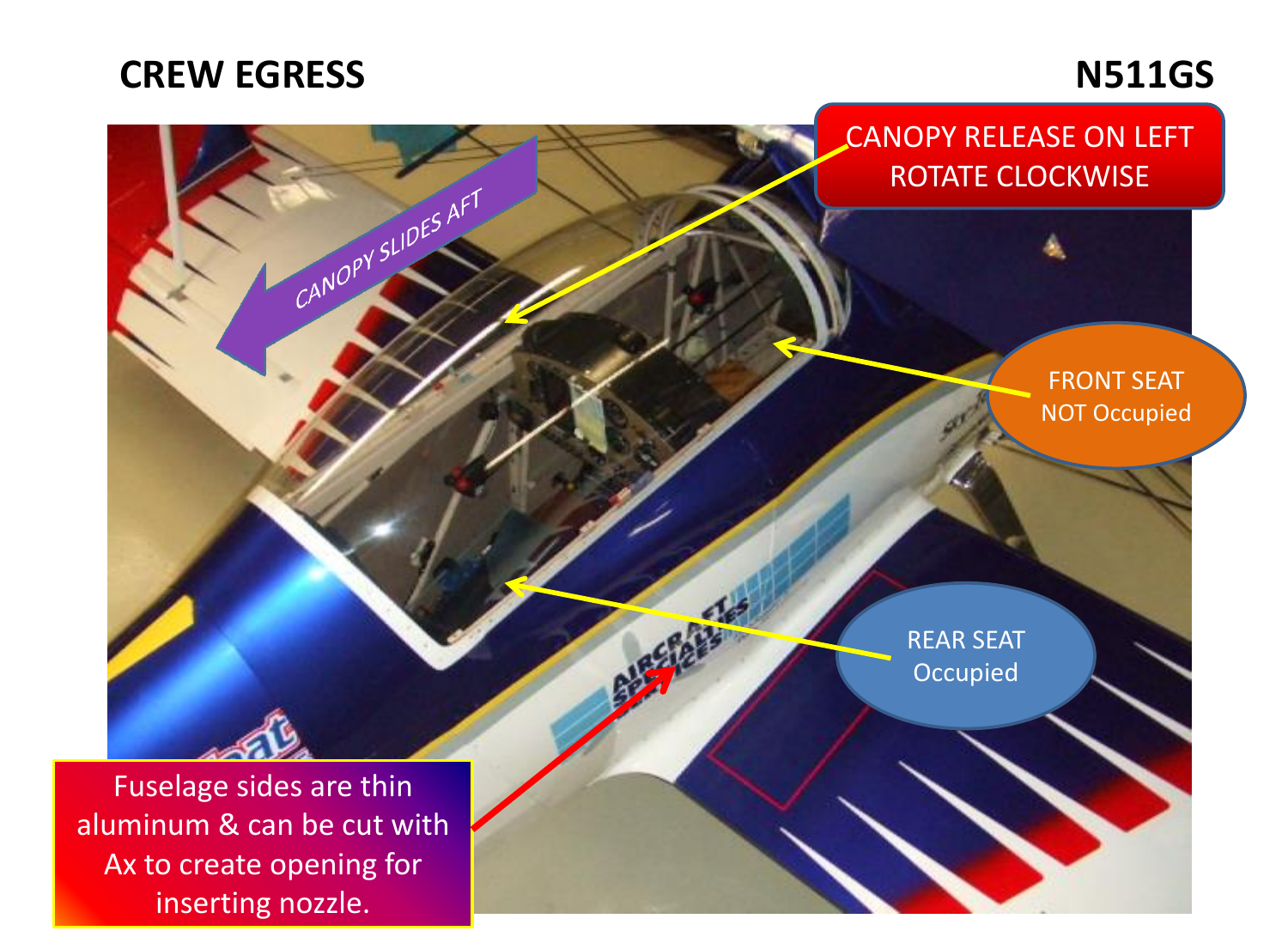## **HAZARDS TO PERSONNEL**



- Fuel: 100LL Aviation Gasoline, MSDS # 2647
	- Extremely flammable liquid and vapor. Vapor may cause flash fire.
- Smoke Oil, Canopus 13 (or equivalent) MSDS Number: 8697; CPS Number: 220519
	- Mineral oil, Material will not burn unless preheated.
	- Fire Fighting Instructions: Do not enter confined fire space without full bunker gear (helmet with face shield, bunker coats, gloves and rubber boots), including a positive pressure, NIOSH approved, self-contained breathing apparatus.
- **Ignition Sources** 
	- Engine Exhaust tail pipes hot,
	- Electrical arcing due to cut/chafe wire
	- Battery dislocated/damaged –lead acid, gel cell type